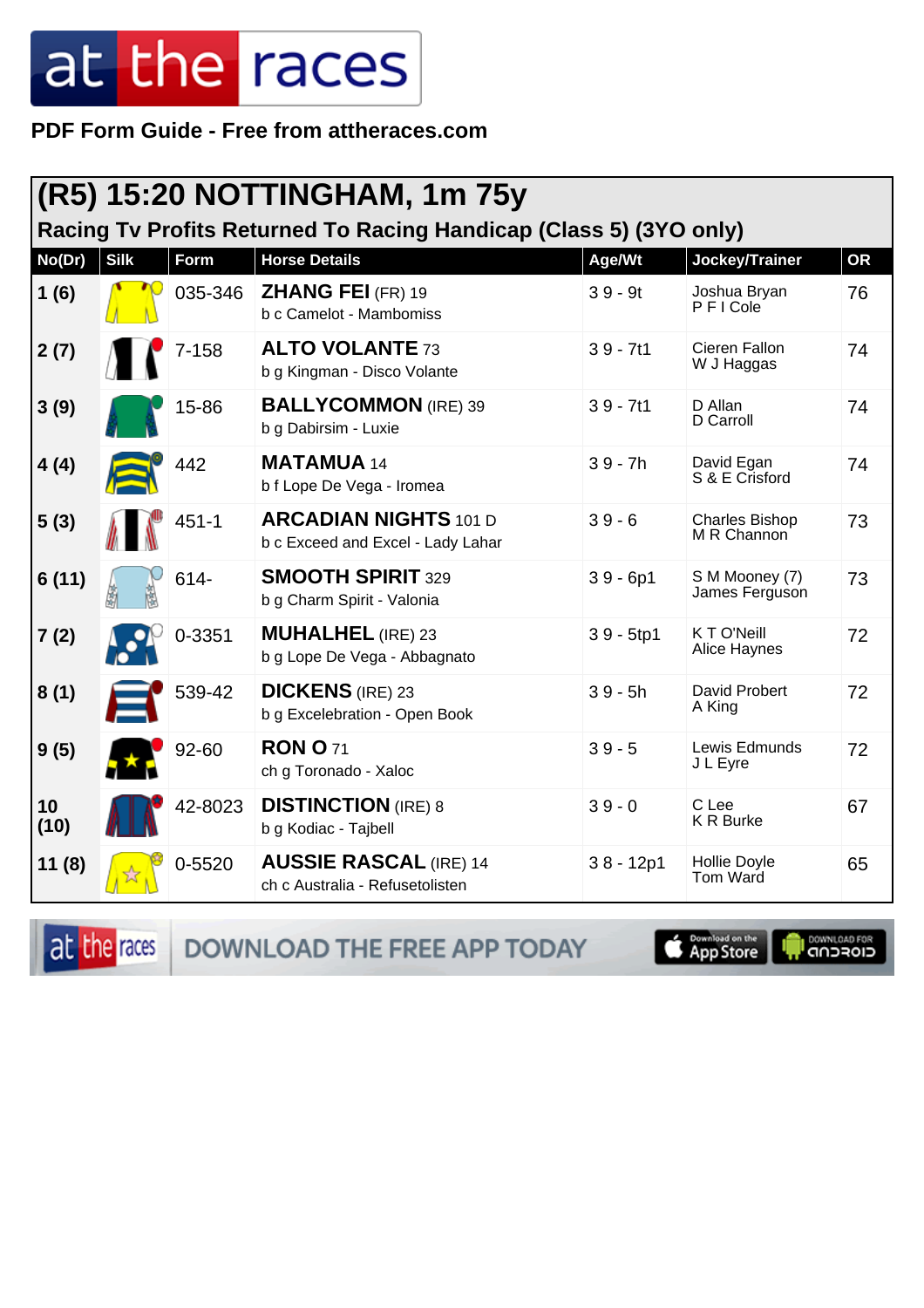**PDF Form Guide - Free from attheraces.com**

### **(R5) 15:45 NEWCASTLE (A.W.), 1m 5y**

#### **Follow Rebecca Menzies Racing On Instagram Handicap (Div 1) (Class 6) (3YO**

| plus)      |             |             |                                                                          |             |                                         |           |
|------------|-------------|-------------|--------------------------------------------------------------------------|-------------|-----------------------------------------|-----------|
| No(Dr)     | <b>Silk</b> | <b>Form</b> | <b>Horse Details</b>                                                     | Age/Wt      | Jockey/Trainer                          | <b>OR</b> |
| 1(11)      |             | 846251      | <b>CONFRONTATIONAL</b> (IRE) 30 C D<br>b g Footstepsinthesand - Chevanah | $710 - 2p$  | <b>B A Curtis</b><br>J Candlish         | 67        |
| 2(4)       |             | 123177      | <b>SUSIE JAVEA 16 D</b><br>b f Coach House - Charlevoix                  | $410 - 2$   | Harry Russell (5)<br><b>Ollie Pears</b> | 67        |
| 3(12)      |             | 9-45060     | <b>FIRST RESPONSE 27 CD</b><br>b g First Defence - Promising Lead        | $610 - 0$   | T Hamilton<br>Mrs L Stubbs              | 65        |
| 4(8)       |             | 669313      | <b>THAAYER 30 CD</b><br>b g Helmet - Sakhya                              | $69 - 13$   | P Mulrennan<br>M Herrington             | 64        |
| 5(1)       |             | 057-673     | <b>MIKMAK 27 D</b><br>b g Makfi - Rakata                                 | $89 - 10p$  | Jason Hart<br>T D Easterby              | 61        |
| 6(2)       |             | 1/6-3036    | <b>JEMS BOND 10</b><br>ch g Monsieur Bond - Saphire                      | $49 - 7$    | D Nolan<br>A D Brown                    | 58        |
| 7(5)       |             | 080-425     | <b>CARPENTIER (FR) 27</b><br>b g Intello - Ellary                        | $39 - 5$    | L Morris<br><b>Sir Mark Prescott</b>    | 66        |
| 8(10)      |             | 875-0       | <b>SAM BELLAMY 23</b><br>ch g Iffraaj - Coral Mist                       | $39 - 4$    | Oliver Stammers (5)<br>M Johnston       | 65        |
| 9(13)      |             | 944-60      | <b>COPAKE</b> (IRE) 31<br>b g Kodiac - Allegation                        | $39 - 4$    | Callum Rodriguez<br>M L W Bell          | 65        |
| 10(3)      |             | 9000/00     | <b>THORNABY NASH 9 D</b><br>br g Kheleyf - Mistress Twister              | $108 - 13b$ | Ray Dawson (3)<br>C J Teague            | 50        |
| 11(9)      |             | 765-09      | <b>LORD ADMIRABLE 22</b><br>ch g Toronado - Simply Shining               | $38 - 12$   | P Hanagan<br>R A Fahey                  | 59        |
| 12 (7)     |             | 7430-08     | <b>ZEALOUS</b> (IRE) 27 D<br>br g Intense Focus - Velvet Kiss            | $88 - 10p$  | Jamie Gormley<br>A C Whillans           | 47        |
| 13(6)      |             | 800332      | GHOSTLY 28<br>gr g Outstrip - Alpha Spirit                               | $38 - 1p$   | Cam Hardie<br>Mrs Barclay               | 48        |
| 14<br>(14) |             | 233695      | <b>HARSWELL PRINCESS (IRE) 28</b><br>b f Kodiac - Silque                 | $38 - 0$    | Kieran Schofield (5)<br>R G Fell        | 47        |

at the races **DOWNLOAD THE FREE APP TODAY** 

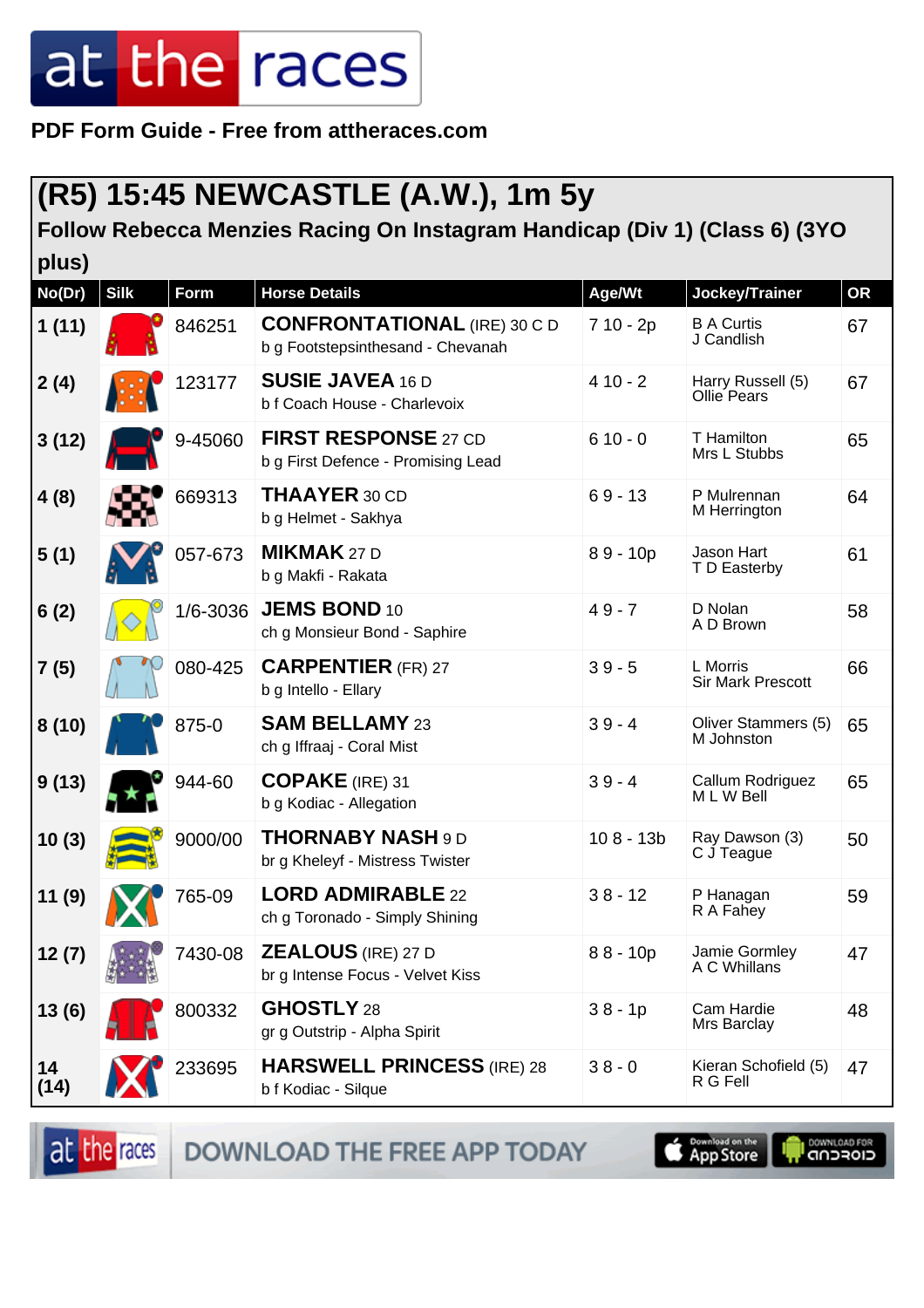**PDF Form Guide - Free from attheraces.com**

### **(R6) 16:20 NEWCASTLE (A.W.), 1m 5y**

#### **Follow Rebecca Menzies Racing On Instagram Handicap (Div 2) (Class 6) (3YO**

| plus)      |             |             |                                                                      |             |                                      |           |
|------------|-------------|-------------|----------------------------------------------------------------------|-------------|--------------------------------------|-----------|
| No(Dr)     | <b>Silk</b> | <b>Form</b> | <b>Horse Details</b>                                                 | Age/Wt      | Jockey/Trainer                       | <b>OR</b> |
| 1(3)       |             | 5-39266     | <b>MUSAHABA 16</b><br>b g Muhaarar - Handassa                        | $410 - 2$   | <b>K Shoemark</b><br>D O'Meara       | 67        |
| 2(5)       |             | 32347-9     | <b>PROCLAIMER 15 C</b><br>b g Free Eagle - Pious                     | $410 - 0p1$ | Jason Hart<br>Miss J A Camacho       | 65        |
| 3(1)       |             | 2032-04     | <b>LEXINGTON WARFARE (IRE) 17</b><br>b g Acclamation - Soul Mountain | $49 - 13$   | P Hanagan<br>R A Fahey               | 64        |
| 4(8)       |             | 54147-1     | <b>REDESDALE REBEL 47 C</b><br>ch g Mayson - Jubilee                 | $59 - 11$   | Cameron Noble (3)<br>Mrs Corbett     | 62        |
| 5(13)      |             | 245/578     | <b>PADDY ELLIOTT</b> (IRE) 30<br>b g French Navy - Siphon Melody     | 49 - 8b1t1  | Harry Russell (5)<br>B Ellison       | 59        |
| 6(12)      |             | 5255-79     | <b>JULIE JOHNSTON 28</b><br>b f Acclamation - Jeanie Johnston        | $39 - 5$    | Oliver Stammers (5)<br>M Johnston    | 66        |
| 7(7)       |             | 06345-5     | <b>MAGICAL MILE (IRE) 30</b><br>ch c Sepoy - Magical Crown           | $39 - 3p$   | Ray Dawson (3)<br>I Mohammed         | 64        |
| 8(2)       |             | 060-78      | <b>MEISTERZINGER (IRE) 17</b><br>br g Mastercraftsman - Zingeeyah    | $39 - 1v1$  | L Morris<br><b>Sir Mark Prescott</b> | 62        |
| 9(11)      |             | 934-0       | <b>SCOTA BESS 10</b><br>b f Bobby's Kitten - Gotcha Good             | $39 - 0$    | T Hamilton<br><b>Phillip Makin</b>   | 61        |
| 10<br>(14) |             | 08-0667     | <b>GLORIOUS RIO (IRE) 16</b><br>b g Gutaifan - Renaissance Rio       | $48 - 13$   | Callum Rodriguez<br>Mrs Barclay      | 50        |
| 11(9)      |             | 653548      | <b>NAGASAKI DREAM 16</b><br>b g Bated Breath - Calakanga             | $38 - 10$   | Faye McManoman<br>(3)<br>A Berry     | 57        |
| 12(6)      |             | 8548-87     | <b>UNDER FOX</b> (IRE) 23<br>b g Dandy Man - Lily's Rainbow          | $38 - 10b1$ | Ben Robinson<br>T D Easterby         | 57        |
| 13<br>(10) |             | 450-50      | <b>LUCY RULES (IRE) 20</b><br>b f Vadamos - Kodafine                 | $38 - 5$    | Cam Hardie<br><b>Ollie Pears</b>     | 52        |
| 14(4)      |             | 00090-      | <b>ABLE LOVE 205</b><br>ch f Bated Breath - Loveable                 | $38 - 0$    | Jamie Gormley<br>A Crook             | 47        |
|            |             |             |                                                                      |             |                                      |           |

Long Handicap: Able Love 7 - 12

at the races DOWNLOAD THE FREE APP TODAY



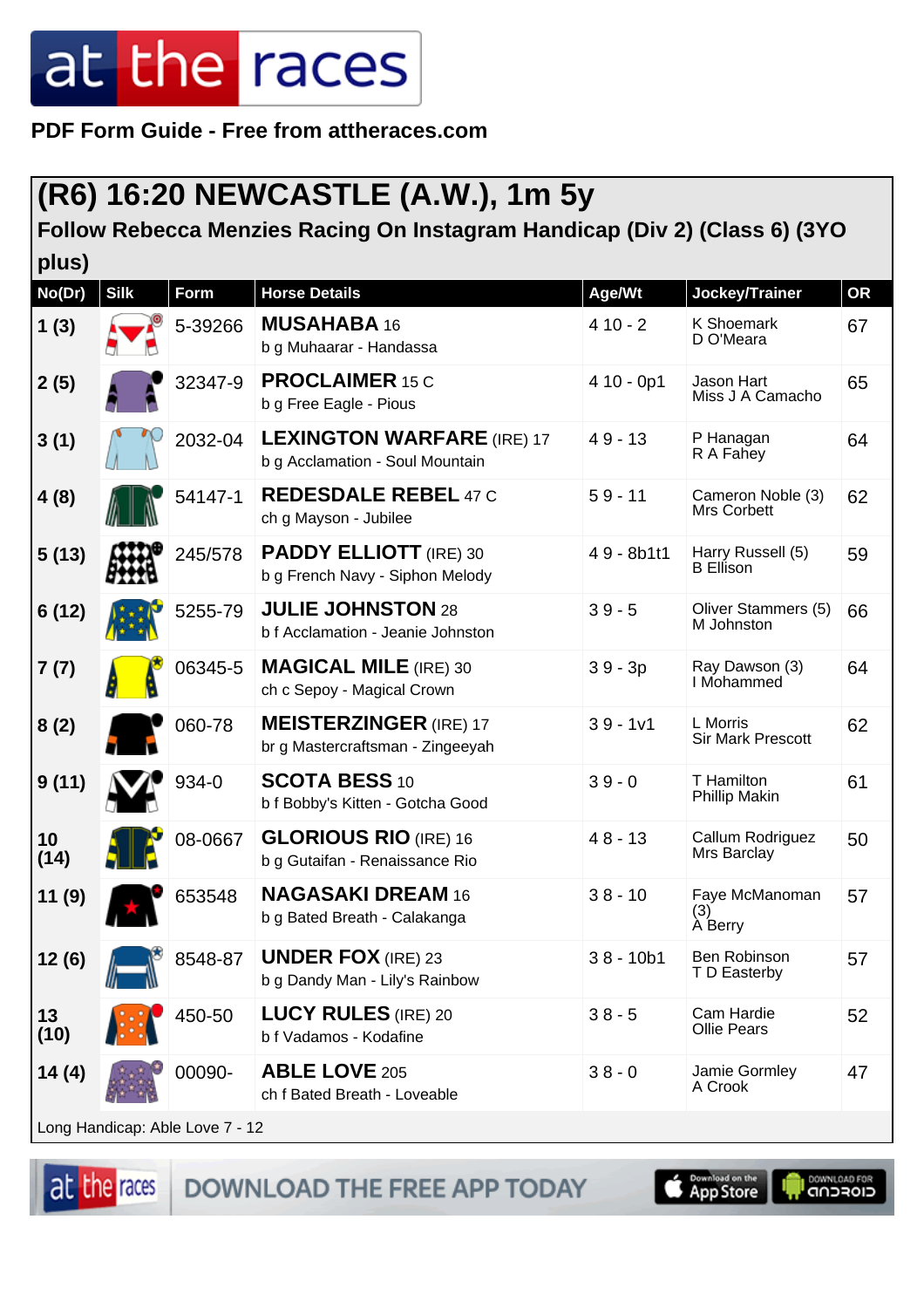**PDF Form Guide - Free from attheraces.com**

| Start Your RacingTV Free Month Now Handicap (Class 4) (3YO plus) |             |            |                                                                   |           |                                         |           |  |
|------------------------------------------------------------------|-------------|------------|-------------------------------------------------------------------|-----------|-----------------------------------------|-----------|--|
| No(Dr)                                                           | <b>Silk</b> | Form       | <b>Horse Details</b>                                              | Age/Wt    | Jockey/Trainer                          | <b>OR</b> |  |
| 1(1)                                                             |             | 1691-83    | <b>ENIGMATIC</b> (IRE) 24 D<br>b g Elnadim - Meanwhile            | $710 - 3$ | James Doyle<br>Joseph Parr              | 86        |  |
| 2(6)                                                             |             | 7-21102    | <b>HUNDRED ISLES</b> (IRE) 20 D<br>b g Fastnet Rock - Gallic Star | $410 - 0$ | Tom Marquand<br>M R Channon             | 83        |  |
| 3(4)                                                             |             | 504-313    | <b>TURNTABLE 27 CD</b><br>b g Pivotal - Masarah                   | $510 - 0$ | Callum Shepherd<br>C F Wall             | 83        |  |
| 4(2)                                                             |             | $1/4 - 21$ | <b>CRACKLING</b> (IRE) 131 D<br>b g Vale Of York - Almatlaie      | $59 - 13$ | S M Levey<br>M Meade                    | 82        |  |
| 5(7)                                                             |             |            | 1/385-53 DOGGED 12 D<br>b g Due Diligence - Bling Bling           | $49 - 12$ | R L Moore<br>D R C Elsworth             | 81        |  |
| 6(8)                                                             |             | 070-263    | TALBOT (IRE) 12<br>ch g Gleneagles - Sea Chanter                  | $39 - 6$  | George Buckell (3)<br><b>B</b> J Meehan | 85        |  |
| 7(5)                                                             |             | 2112-8     | <b>SIR MAXI 26 BF</b><br>b g Adaay - Winifred Jo                  | $39 - 4$  | <b>Hector Crouch</b><br>R M Beckett     | 83        |  |
| 8(9)                                                             |             | 975-11     | <b>ALABAMA BOY</b> (IRE) 42 D<br>b c Awtaad - Gabardine           | $39 - 4$  | Oisin Murphy<br>Ed Walker               | 83        |  |
| 9(3)                                                             |             | 50-9547    | <b>FORTUNE AND GLORY (USA) 15 D</b><br>b g War Front - Spain      | $89 - 1$  | Marco Ghiani (3)<br>J Tuite             | 70        |  |

at the races DOWNLOAD THE FREE APP TODAY

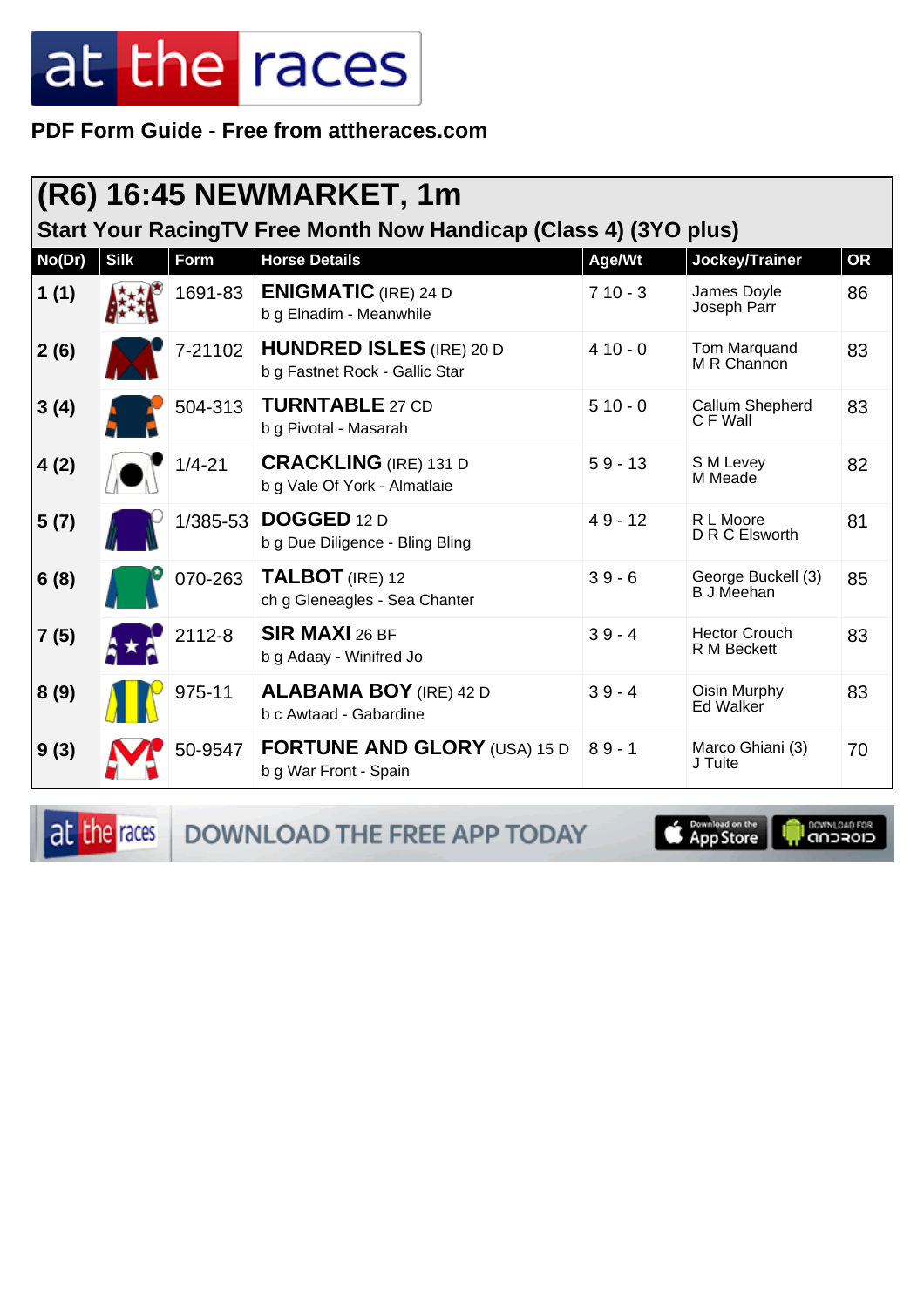**PDF Form Guide - Free from attheraces.com**

#### **(R7) 17:20 NEWMARKET, 5f**

**plus)**

**Discover Newmarket Offering Specialist Guided Tours Handicap (Class 4) (3YO**

| pius)  |             |         |                                                                 |           |                                  |           |  |
|--------|-------------|---------|-----------------------------------------------------------------|-----------|----------------------------------|-----------|--|
| No(Dr) | <b>Silk</b> | Form    | <b>Horse Details</b>                                            | Age/Wt    | Jockey/Trainer                   | <b>OR</b> |  |
| 1(2)   |             | 3-55572 | $LOMU$ (IRE) 11 D<br>ch g Dandy Man - Miss Me                   | $710 - 2$ | P Cosgrave<br>David Loughnane    | 87        |  |
| 2(6)   |             | 520136  | <b>BENEFIT STREET</b> (IRE) 17 D<br>b g Zebedee - Sweet'n Sassy | $49 - 7v$ | Marco Ghiani (3)<br>R M H Cowell | 78        |  |
| 3(5)   |             | 65-5122 | ARAIFJAN 21<br>ch g Kyllachy - Light Hearted                    | $49 - 5$  | R L Moore<br>R M H Cowell        | 76        |  |
| 4(4)   |             | 3761-2U | <b>CENTURION SONG (IRE) 17 D</b><br>ch g Camacho - New Music    | $49 - 4b$ | George Buckell (3)<br>B J Meehan | 75        |  |
| 5(1)   |             | 4818-43 | <b>MICHAELS CHOICE 24 D</b><br>b g War Command - Todber         | $59 - 2b$ | Tom Marquand<br>W Jarvis         | 73        |  |
| 6(3)   |             | 3-33872 | <b>NIBRAS AGAIN 10 D</b><br>b g Kyllachy - Regina               | $79 - 2$  | Oisin Murphy<br>P T Midgley      | 73        |  |

at the races DOWNLOAD THE FREE APP TODAY **Completed on the DOWNLOAD FOR**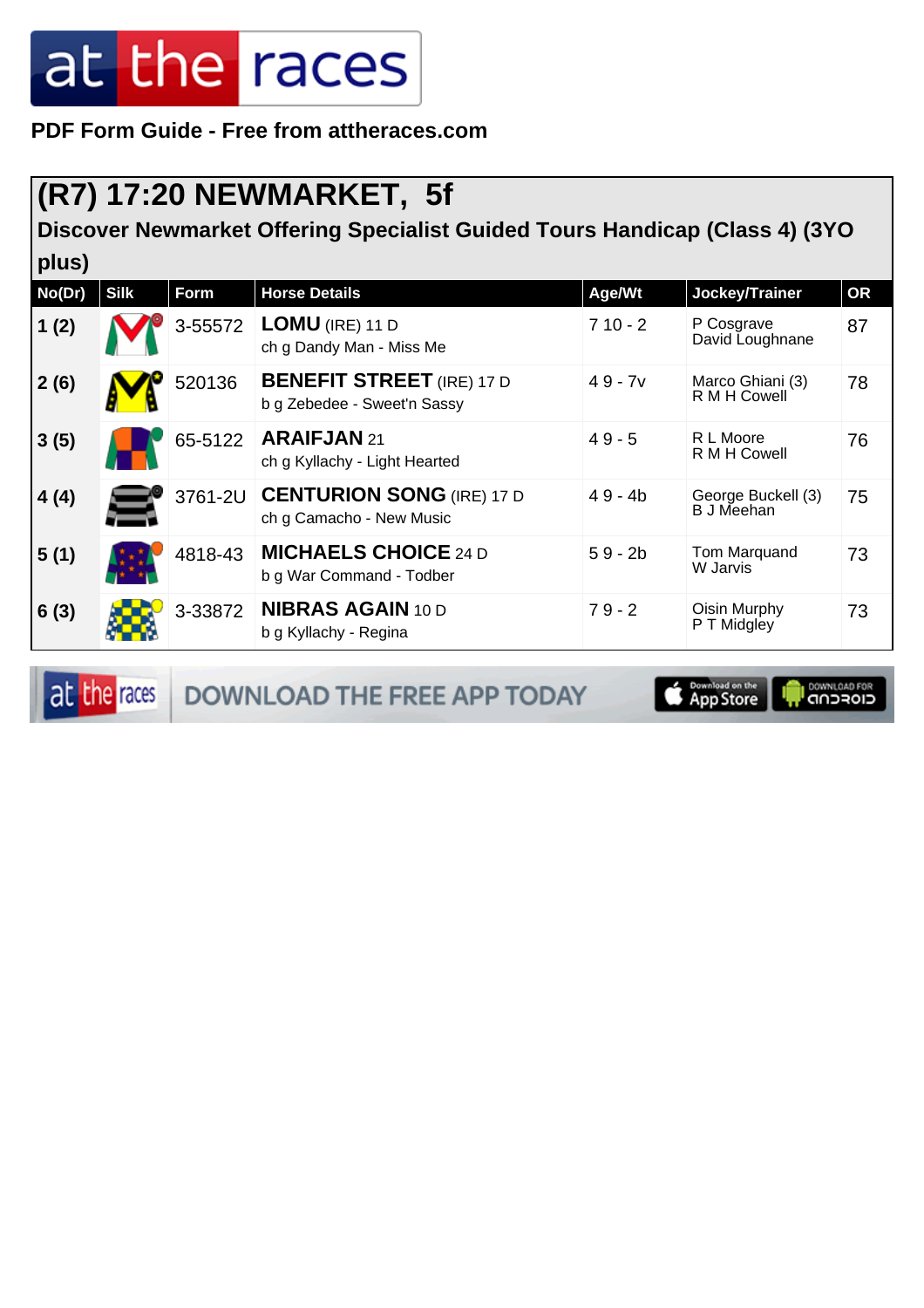PDF Form Guide - Free from attheraces.com

| British Stallion Studs EBF Novice Stakes (GBB Race) (Class 4) (2YO only) |             |             |                                                              |          |                                       |           |  |  |  |
|--------------------------------------------------------------------------|-------------|-------------|--------------------------------------------------------------|----------|---------------------------------------|-----------|--|--|--|
| No(Dr)                                                                   | <b>Silk</b> | <b>Form</b> | <b>Horse Details</b>                                         | Age/Wt   | Jockey/Trainer                        | <b>OR</b> |  |  |  |
| 1(4)                                                                     |             | 4           | <b>ASWAN (IRE) 27</b><br>b c Caravaggio - Spring Garden      | $29 - 5$ | Andrea Atzeni<br>S & E Crisford       |           |  |  |  |
| 2(2)                                                                     |             |             | <b>BELL SHOT (IRE)</b><br>b c Dark Angel - Merry Me          | $29 - 5$ | Dane O'Neill<br>C Hills               |           |  |  |  |
| 3(8)                                                                     |             | 0           | <b>DASHING TO YOU 13</b><br>b g Olympic Glory - Libre A Vous | $29 - 5$ | S W Kelly<br>W Stone                  |           |  |  |  |
| 4(5)                                                                     |             |             | <b>EIGHT OF DIAMONDS</b><br>ch c Ulysses - Mirror City       | $29 - 5$ | R Havlin<br>SPC Woods                 |           |  |  |  |
| 5(3)                                                                     |             | 2           | <b>PRIVATE SIGNAL 11</b><br>b c Sea The Stars - Smoulder     | $29 - 5$ | W Buick<br>C Appleby                  |           |  |  |  |
| 6(1)                                                                     |             |             | <b>STORMY OCEAN</b><br>b c Frankel - As Good As Gold         | $29 - 5$ | R Ffrench<br>C Appleby                |           |  |  |  |
| 7(7)                                                                     |             | 05          | <b>TRAVERS 11</b><br>ch c The Last Lion - Blue Crest         | $29 - 5$ | Sebastian Woods<br>(5)<br>S P C Woods |           |  |  |  |
| 8(6)                                                                     |             | 0           | LADYMAC 22<br>b f Camacho - Prim                             | $29 - 0$ | Theodore Ladd (3)<br>M Appleby        |           |  |  |  |

at the races

DOWNLOAD THE FREE APP TODAY

**Example of the App Store** 

**I DOWNLOAD FOR**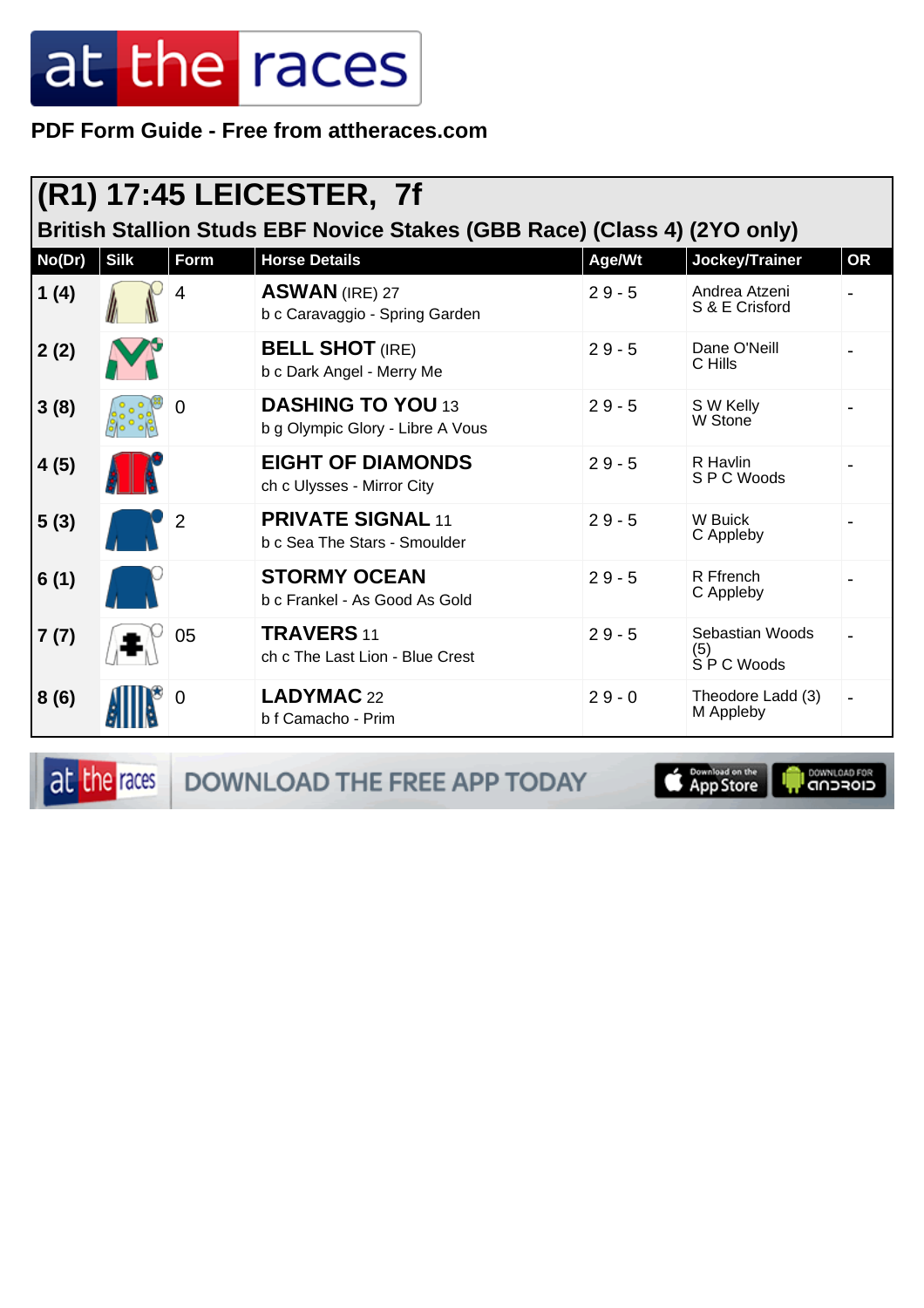PDF Form Guide - Free from attheraces.com

| <b>(R2) 18:15 LEICESTER, 1m 3f 179y</b><br>nucleushr.com Handicap (Class 6) (4YO plus) |             |             |                                                                          |           |                                           |           |  |
|----------------------------------------------------------------------------------------|-------------|-------------|--------------------------------------------------------------------------|-----------|-------------------------------------------|-----------|--|
| No(Dr)                                                                                 | <b>Silk</b> | <b>Form</b> | <b>Horse Details</b>                                                     | Age/Wt    | Jockey/Trainer                            | <b>OR</b> |  |
| 1(10)                                                                                  |             | 8240-13     | <b>COMPETITION</b> 20 CD BF<br>b g Multiplex - Compolina                 | $99 - 8t$ | S W Kelly<br>Tom Lacey                    | 61        |  |
| 2(8)                                                                                   |             | 1/26-452    | <b>ICE CANYON 12 D</b><br>b g Raven's Pass - Picture Hat                 | $79 - 7$  | E J Walsh<br><b>Kevin Frost</b>           | 60        |  |
| 3(5)                                                                                   |             | 35/53-45    | <b>DEBBONAIR</b> (IRE) 11<br>b g Slade Power - Bryanstown Girl           | $59 - 6$  | Thore Hammer<br>Hansen (3)<br>F J Brennan | 59        |  |
| 4(7)                                                                                   |             | 750-046     | YORKTOWN (IRE) 36<br>b g Free Eagle - Bryanstown                         | $49 - 6t$ | R Havlin<br>Ali Stronge                   | 59        |  |
| 5(4)                                                                                   |             | 296444      | <b>LOCH NESS MONSTER (IRE) 12</b><br>b g War Command - Celestial Dream   | $59 - 5p$ | W Buick<br>M Appleby                      | 58        |  |
| 6(12)                                                                                  |             | 33712-6     | <b>ON THE RIGHT TRACK 15 D</b><br>gr g Mukhadram - Jessica Ennis         | $49 - 4$  | <b>Charlie Bennett</b><br>M D I Usher     | 57        |  |
| 7(11)                                                                                  |             | 0/0000-6    | <b>MISTER PARMA (IRE) 22</b><br>ch g Iffraaj - Annee Lumiere             | $89 - 3t$ | R Ffrench<br>Ian Williams                 | 56        |  |
| 8(9)                                                                                   |             | 995523-     | <b>FULBECK GIRL (IRE) 206</b><br>b f Footstepsinthesand - Dazzling Light | 49 - 2ht  | P Mathers<br>lan Williams                 | 55        |  |
| 9(1)                                                                                   |             | $0/5180-8$  | <b>GOOD IMPRESSION 38 D</b><br>b g Showcasing - Daintily Done            | $69 - 1p$ | Saffie Osborne (5)<br>D Burchell          | 54        |  |
| 10<br>(14)                                                                             |             | 4-62228     | <b>VILLANELLE 59 BF</b><br>b f Muhaarar - Station House                  | $49 - 1$  | Andrea Atzeni<br>J G Portman              | 54        |  |
| 11<br>(13)                                                                             |             | 234332      | <b>ACT OF MAGIC (IRE) 9 BF</b><br>b g Magician - Davanti                 | $59 - 0$  | F Norton<br>J Mackie                      | 53        |  |
| 12(3)                                                                                  |             | 06/08-8     | TAZAMAN 15<br>ch g Mukhadram - Farletti                                  | $48 - 13$ | R P Downey<br>Kevin Frost                 | 52        |  |
| 13(2)                                                                                  |             | 777-D87     | <b>DANKING 24 BF</b><br>b g Dansili - Time Saved                         | $48 - 11$ | M Harley<br>A King                        | 50        |  |
| 14(6)                                                                                  |             | 22/7733     | <b>IT'S HOW WE ROLL (IRE) 79</b><br>b g Fastnet Rock - Clodora           | 78 - 9p   | $D \to Hogan(3)$<br>J L Spearing          | 48        |  |

at the races

DOWNLOAD THE FREE APP TODAY

**Completed on the** 

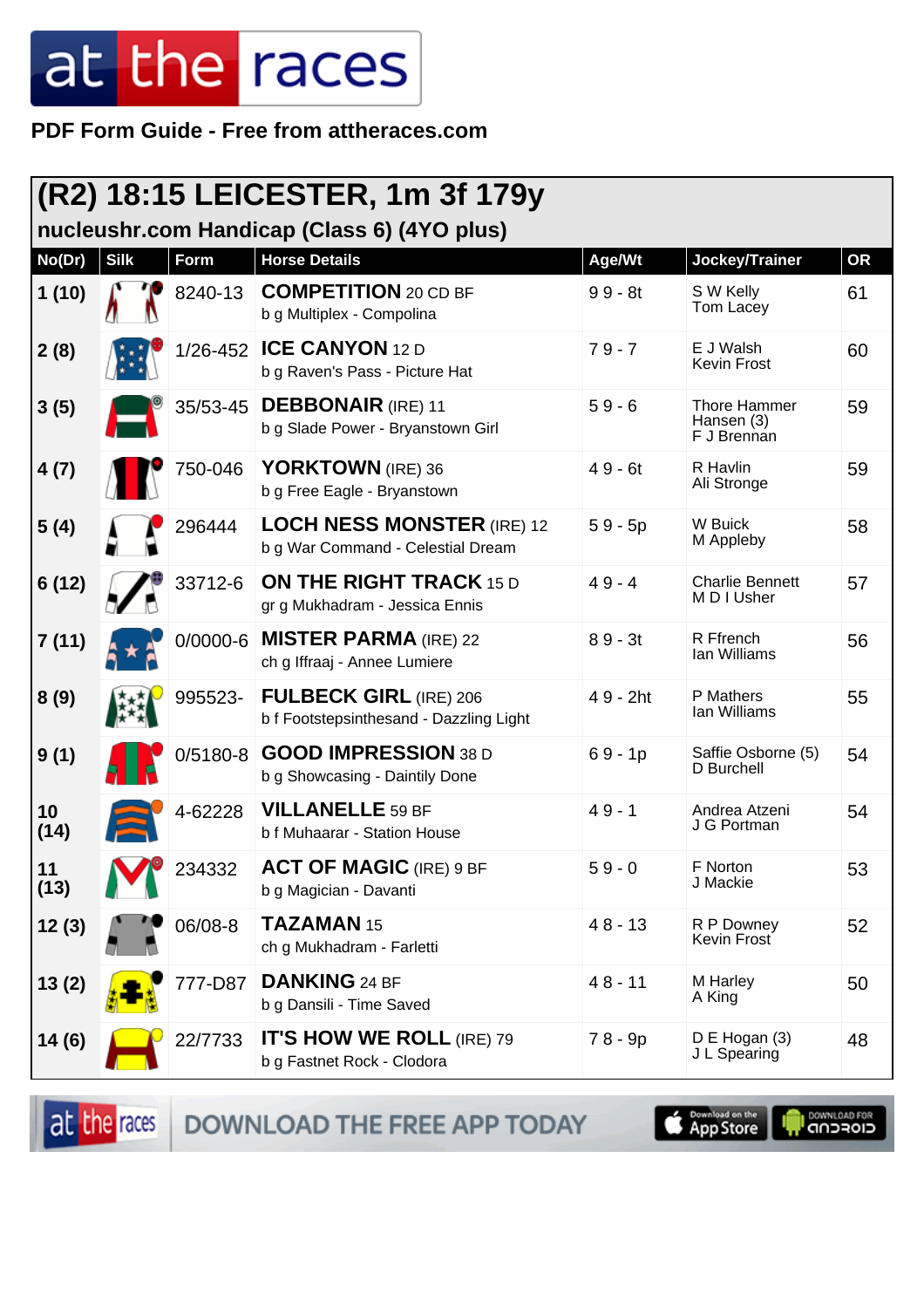PDF Form Guide - Free from attheraces.com

|        | $ $ (R3) 18:45 LEICESTER, 1m 2f                  |          |                                                                 |            |                                               |           |  |  |
|--------|--------------------------------------------------|----------|-----------------------------------------------------------------|------------|-----------------------------------------------|-----------|--|--|
|        | Join Racing TV Now Handicap (Class 5) (3YO only) |          |                                                                 |            |                                               |           |  |  |
| No(Dr) | <b>Silk</b>                                      | Form     | <b>Horse Details</b>                                            | Age/Wt     | Jockey/Trainer                                | <b>OR</b> |  |  |
| 1(7)   |                                                  | 814-05   | <b>LENNY'S SPIRIT (FR) 23</b><br>b g Intello - Moonee Valley    | $39 - 8$   | Mark Crehan (3)<br>E A L Dunlop               | 71        |  |  |
| 2(6)   |                                                  | 63-742   | <b>DUAL IDENTITY</b> (IRE) 26<br>b g Belardo - Teide Lady       | $39 - 8$   | Andrea Atzeni<br>W J Knight                   | 71        |  |  |
| 3(3)   |                                                  | 711436   | <b>DOCTOR CHURCHILL (IRE) 14</b><br>b g Mukhadram - Salhooda    | $39 - 7$   | S W Kelly<br>P D Evans                        | 70        |  |  |
| 4(9)   |                                                  | $7 - 77$ | <b>THE HOOD (IRE) 42</b><br>b g Invincible Spirit - Reclamation | $39 - 6$   | M Harley<br>A King                            | 69        |  |  |
| 5(10)  |                                                  | 3433-53  | $HAFEZ$ (IRE) 14<br>br g Dark Angel - Stellar Path              | $39 - 6b$  | D E Hogan (3)<br>Alice Haynes                 | 69        |  |  |
| 6(2)   |                                                  | 633-54   | <b>TIKI FIRE (IRE) 14</b><br>b f Awtaad - Debuetantin           | $39 - 6$   | Pierre-Louis Jamin<br>(5)<br>K R Burke        | 69        |  |  |
| 7(4)   |                                                  | 32094-0  | CODEBOOK 54<br>ch g New Approach - Safe House                   | $39 - 5$   | F Norton<br>M Johnston                        | 68        |  |  |
| 8(5)   |                                                  | 7-12333  | <b>UNCLE DICK 13</b><br>b g Toronado - Golden Waters            | $39 - 5$   | Saffie Osborne (5)<br>Eve Johnson<br>Houghton | 68        |  |  |
| 9(1)   |                                                  | $67 - 0$ | <b>MISSILE 50</b><br>b f Dubawi - Ribbons                       | $39 - 1p1$ | R Havlin<br>J & T Gosden                      | 64        |  |  |
| 10(8)  |                                                  | 757-14   | <b>EPIDEMIC</b> (IRE) 6 BF<br>b g Exceed and Excel - Symposia   | $39 - 0t$  | <b>W</b> Buick<br>George Boughey              | 63        |  |  |

DOWNLOAD THE FREE APP TODAY at the races

App Store

**DOWNLOAD FOR**